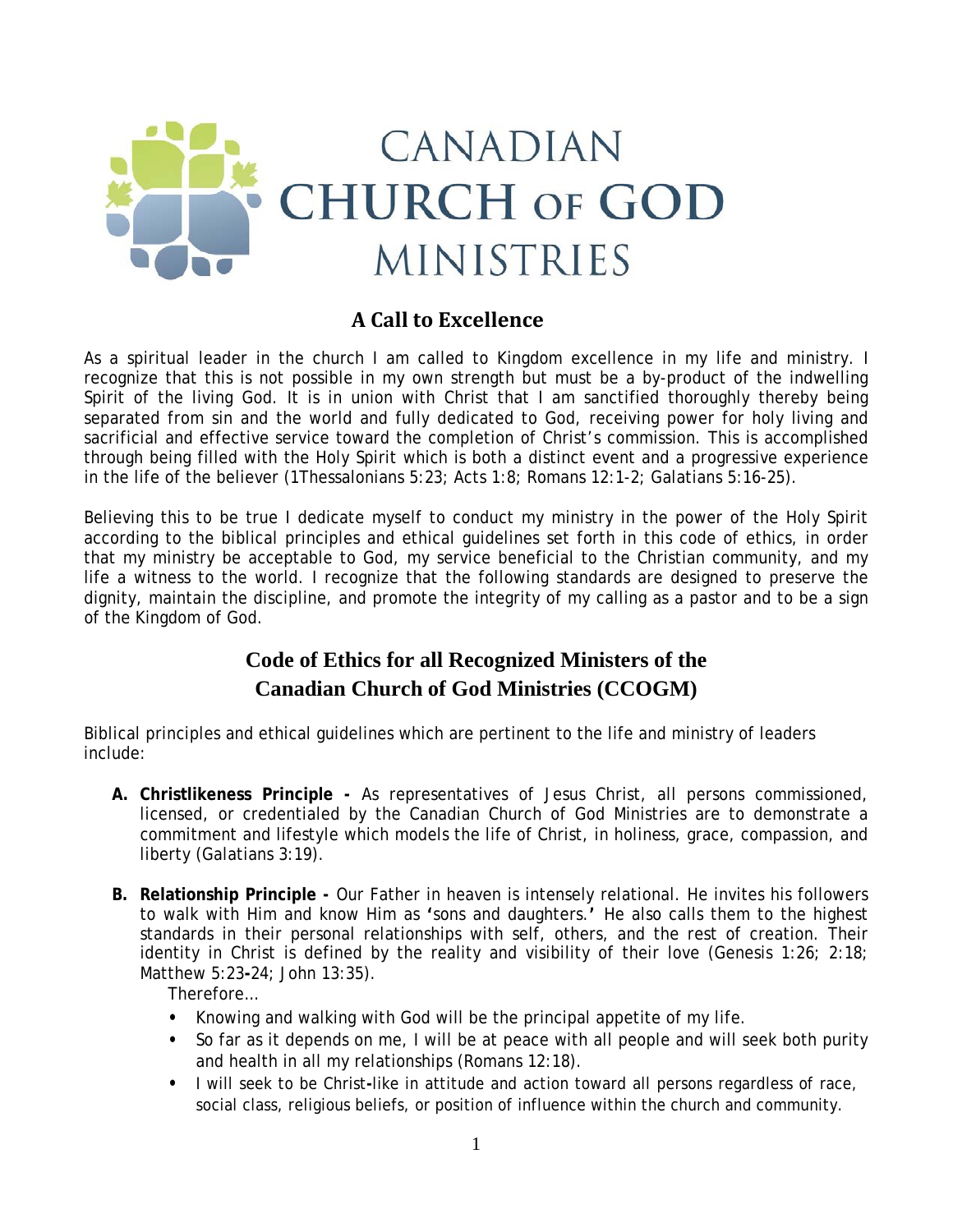- **•** I recognize my responsibility to and will prioritize the needs and care of my family. I will be sexually and emotionally faithful to my spouse and family.
- **•** I will seek to lead my family in such a way as to enhance my ministry effectiveness.
- **•** I will actively resist any inclination to form improper physical or emotional relationships.
- I will seek to regard all persons to whom I minister with equal love and concern, undertake to minister impartially to their needs, and refrain from behavior that will be divisive.
- I will endeavor to relate to all ministers, especially those with whom I serve, as partners in the work of God, by respecting their ministry, cooperating with them, and seeking to maintain supportive and caring relationships with them.
- **C. Modeling Principle -** A minister**'**s private life is not exclusively his/her own. The Bible exhorts leaders to live lives which are above reproach (1Timothy 3:2). A minister**'**s witness requires that both the local church and the watching world see the life of Christ which they proclaim first manifest in the minister**'**s life.

Therefore…

- **•** I will limit my freedoms rather than weaken ministry (1 Corinthians 9:27).
- **•** Although Christians may hold different views on certain behaviors, I will avoid situations that are likely to have a negative spiritual impact on self or others (Titus  $2:4$ ).
- **•** I will always seek to conduct myself in a way that will not discredit or diminish the public**'**s trust in Christian leadership.
- **•** I will responsibly perform my ministry, seeking to lead persons to salvation and to church involvement without manipulation and respecting the ministries of other churches and organizations.
- **•** I will refrain from all kinds of addictive, dependent and self**-**destructive behavior. E.g., drunkenness, use of illegal substances, the recreational use of drugs, pornography etc. (1 Corinthians 3:16).
- **D. Wellness Principle -** Godly leaders recognize the integrated nature of body, soul, and spirit and stay attuned to the balance required for effective service. They are to care for their bodies, souls, and spirits in a disciplined and God**-**honouring way (Psalm 139:13**-**16; Proverbs 3:1**-**2; 1 Corinthians 3:16**-**17; 6:19**-**20; 9:2; 1 Thessalonians 5:23).

Therefore…

- **•** I will endeavor to lead a life of prayer, study, and meditation upon God**'**s Word, and to maintain extended times of contemplation, in order to daily seek God**'**s face.
- **•** I will seek to keep physically fit through the proper care of my body.
- **•** I will manage my time well by properly balancing personal obligations, ministry duties, and family responsibilities, and by observing a weekly day off and annual vacation.
- **•** I will seek to keep myself emotionally healthy.
- **E. Servant Principle -** Scripture contrasts the acts of the flesh and the fruit of the Spirit (Galatians 5:19**-**25). The flesh is characterized by taking and consuming. The work of the Spirit is characterized by giving and producing. Lifestyle choices are to reflect the heart of a servant, not an attitude of entitlement.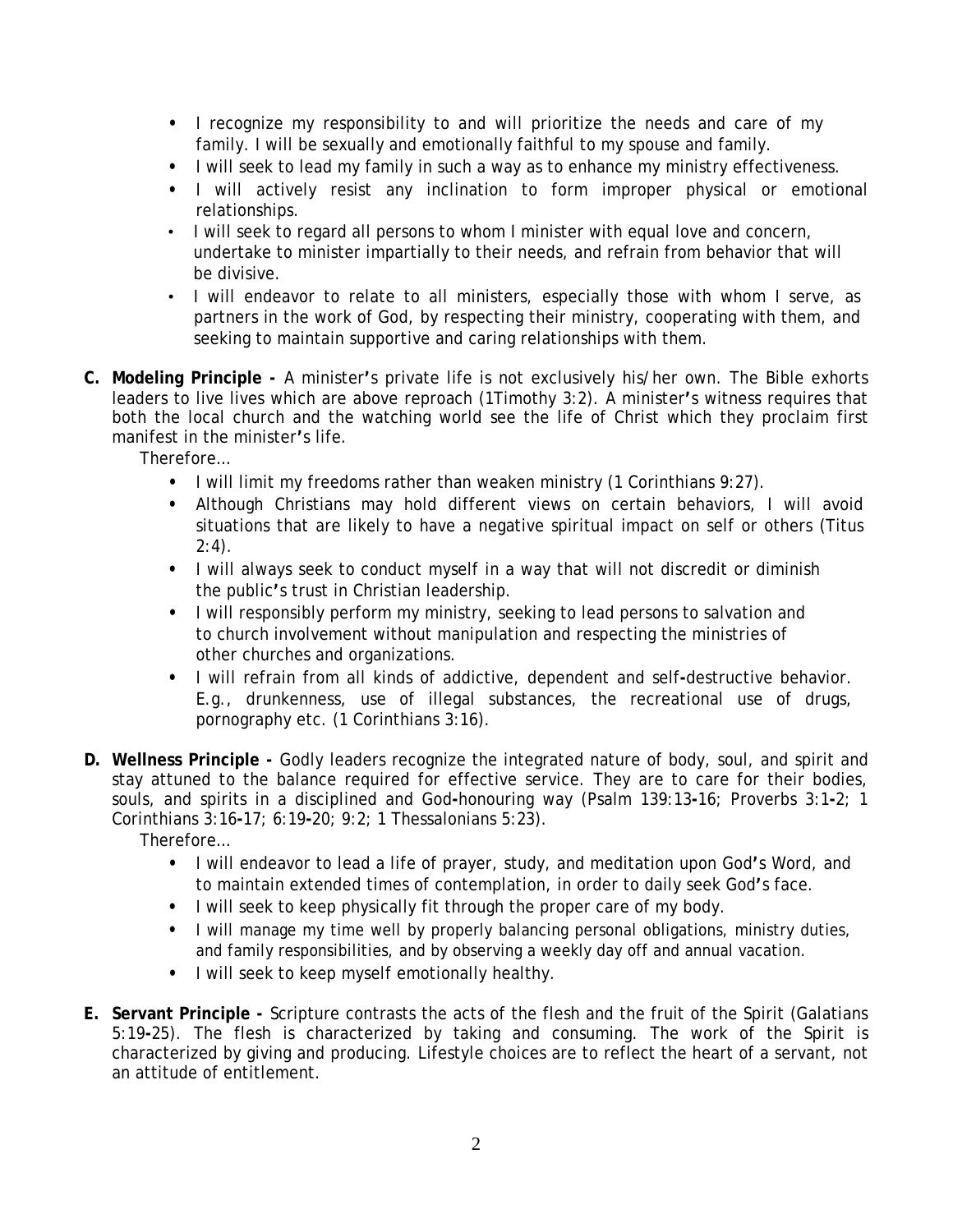Therefore…

- **•** I will seek to conduct myself consistently with my calling and commitment as a servant of God maintaining a life of purity, integrity, and truthfulness.
- **•** I will give full service to my ministry, and will only accept added responsibilities if they do not interfere with the overall effectiveness of my ministry.
- I will listen to the needs of those I serve and keep in confidence information shared with me until it will result in harm to self or harm to others, or as required by law.
- I will exercise confidence in lay leaders by inviting their meaningful participation, enabling their training, and stimulating their creativity.
- I will seek to lead the ministry for which I am responsible to achieve agreed upon goals. I will remain open to constructive criticism and to suggestions intended to strengthen ministry.
- I will exercise my teaching/preaching responsibilities, giving adequate time to prayer and preparation, so that my presentation will be biblically based, theologically correct, and clearly communicated, speaking the truth of God's Word with conviction in love, and will acknowledge any extensive use of materials prepared by someone else.
- **F. Stewardship Principle -** All Christians are entrusted with God**'**s gifts, resources and creation. Leaders are to set an example in the stewardship of such a trust (1 Peter 4:10; 1 Corinthians 9:17).

Therefore…

- **•** I will strive to grow through comprehensive reading and through participation in professional educational opportunities.
- **•** I will be honest and responsible in my finances by paying all debts on time, never seeking special gratuities or privileges, giving generously to worthwhile causes, and living a Christian lifestyle.
- **•** I will give tithes and offerings as a good steward and example to the church.
- **•** I will gain permission from my Leadership/Elders Board before starting a business or seeking additional employment.
- **•** I will not engage in any business where I would actively solicit funds from the people to whom I minister.
- **G. Submission to Authority Principle -** Submission to those in authority over believers is a clear biblical mandate (Hebrews 13:17). Workers are to walk with humility and willingly submit to those in authority over them.

Therefore…

- **•** Having chosen to minister under the authority of the Canadian Church of God Ministries, I will respect and work cooperatively with the Director of Ministry Services.
- **•** I will faithfully teach and respect all the doctrines represented in the Statement of Faith. As a recognized minister of the Canadian Church of God Ministries, I will participate in advancing the vision and ministry of the CCOGM by supporting the Ministries Budget and challenge our congregation to participate as part of the family of churches.
- **•** As an active pastor, I will engage with my congregational leadership in an annual pastoral review using one of the CCOGM recommended review forms or having